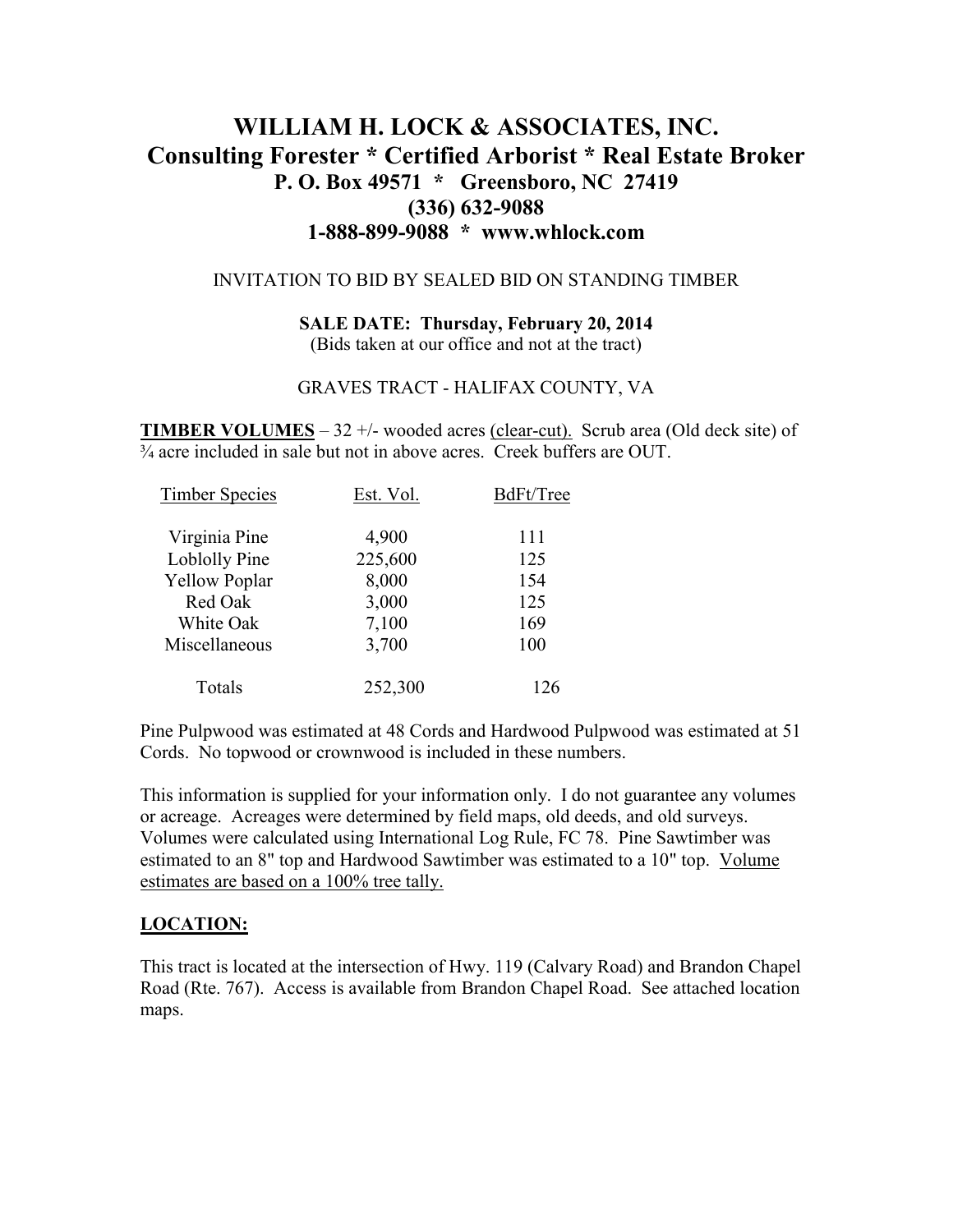Page Two C. Graves Tract - Timber Sale Sale Date: Thursday-February 20, 2014 at 11:00 am at our office

### **BIDS:**

The Graves Tract is being sold on a lump sum, sealed bid basis. Bids will be accepted by **regular mail** if received by 5:00 pm on Wednesday, February 19, 2014 **OR** bids will be accepted by **email (whlock@whlock.com), telephone (336-632-9088), fax (336-632- 9088), or in person** at my office until 11:00 am on Thursday, February 20, 2014. At 11:00 am on Thursday, February 20, 2014 all bids received will be recorded. The successful bidder will be notified within 24 hours of the bid openings. A 10% deposit may be requested to be delivered to William H. Lock & Associates, Inc. within 72 hours of the bid opening. The balance of the sales price is to be delivered at the sale closing. The seller reserves the right to refuse or accept any and all bids. Seller will consider all bids. The seller will be responsible for the timber deed preparation and forestry consultant fees. The buyer will be responsible for all other closing costs. A \$1,000 performance deposit may be collected at closing and held in a non-interest bearing trust account until satisfactory completion of logging. The performance deposit does not limit the buyer's liability.

## **PLACE OF SALE:**

The timber sale will be held at the office of William H. Lock & Associates, Inc. in Greensboro, NC. The office address is 375 S. Swing Road, Greensboro, NC 27409. Telephone and Fax: 336-632-9088; Email-whlock@whlock.com

## **CONDITIONS OF SALE**:

1. The Buyer shall have 24 months from the date of the timber deed to cut and remove all merchantable timber within the "Sale Areas" shown on the Timber Sale Map. The sale boundaries and "out" areas have been marked with pink flagging. Any necessary property lines have been marked with pink flagging. No flagged trees marking the sale boundaries or property lines and no trees outside the flagged trees are to be harvested. Creek buffers have been flagged with pink or blue flagging. No pink or blue flagged trees are to be harvested and creek buffers are considered "out" areas.

2. The Buyer may access the tract from Brandon Chapel Road (Rte. 676). Any access routes will need to be installed and/or maintained according to all Virginia Best Management Practices. All existing roadways must be open and usable at all times for ordinary farm traffic and be left in similar condition, reasonable wear and tear accepted, at the completion of the harvesting operation. There is a woods path (Firebreak) surrounding the tract (See Timber Sale Map) that needs to be cleared of debris and left open at the completion of the harvesting operation. Call W.H. Lock if questions concerning access routes.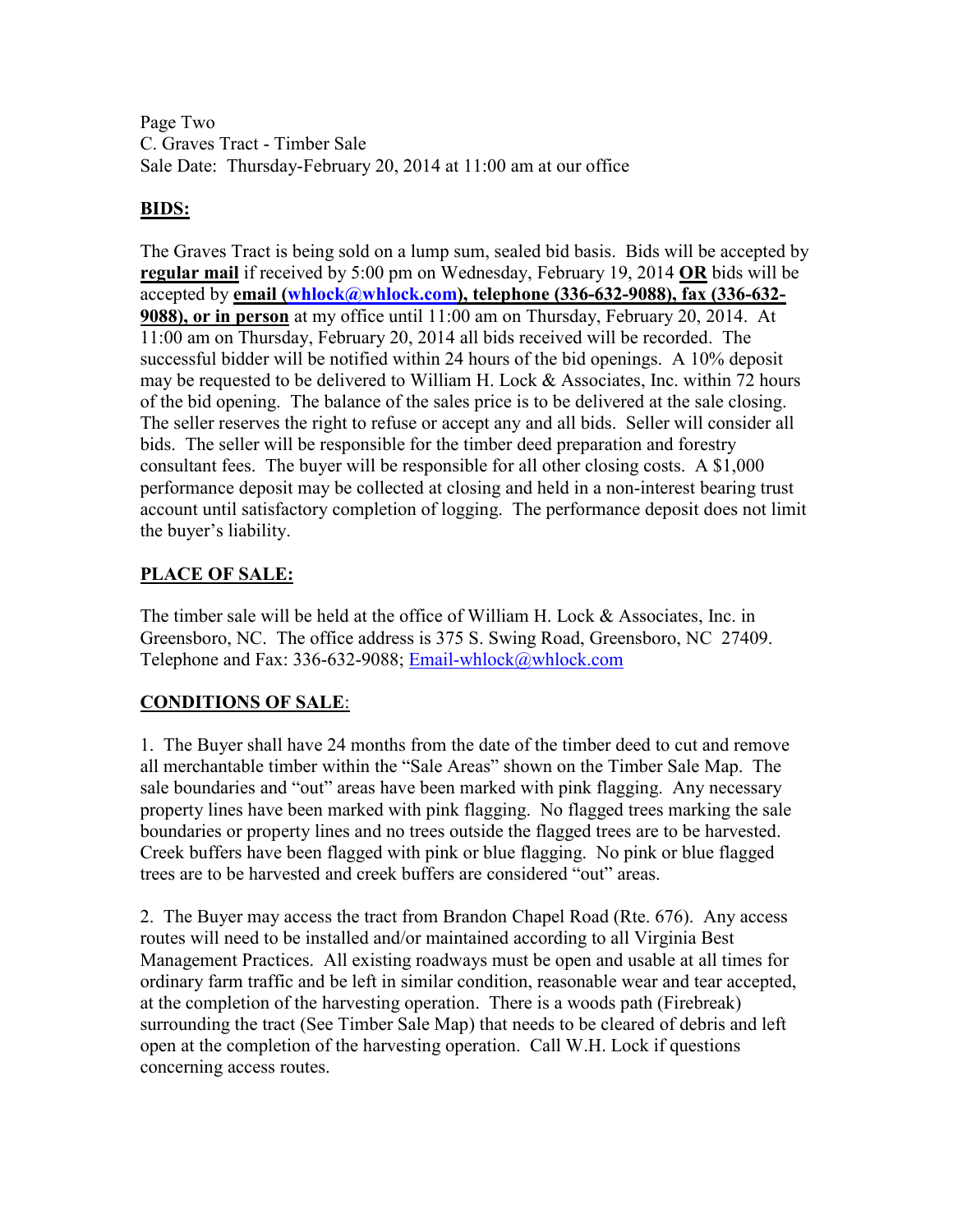Page Three C. Graves Tract - Timber Sale Sale Date: Thursday-February 20, 2014 at 11:00 am at our office

3. The Buyer is responsible for maintaining a clean site. No equipment parts, trash, tires or other debris shall be left on the property as a result of the harvesting operation. It shall be the Buyer's responsibility to clean up any hazardous material or chemical waste spills including but not limited to Diesel Fuel, Hydraulic Fluid, Machine Oil, and/or Gasoline upon the subject property if they resulted from the harvesting operation. Responsibility will include any required remediation including but not limited to the removal of contaminated soils. Deck sites, loading sites, and/or truck parking areas must be free of logging debris, smoothed when completed, and re-seeded at the completion of the harvesting operation.

4. The Buyer is responsible for following all Federal, State, and local regulations regarding timber harvesting activities. Buyer is responsible for harvest notification required under Virginia law and for obtaining any other necessary permits or licenses required for timber harvesting. All logging operations must conform to Virginia Best Management Practices. In the event that a non-compliance situation is identified on the tract as a result of the harvesting operation, William H. Lock & Associates, Inc. will have the express right to suspend the harvesting operation until the situation is brought into compliance. No trees or other logging debris shall be left in or across the property boundary, sale cutting lines or access roads.

5. All property lines and corners are marked with pink flagging. No flagged trees denoting the property and/or sale boundary shall be cut and no trees outside the boundary lines shall be cut. If trees marking the property lines or sale boundary are cut, Virginia timber trespass laws may apply. No trees shall be cut to fall on a neighboring landowner's property or where potential damage may occur. If existing marked property corners are damaged or removed as a result of the harvesting operation, Buyer agrees to replace the markers at the correct surveyed location at their own expense.

6. Buyer agrees to notify William H. Lock & Associates, Inc., P. O. Box 49571, Greensboro, NC 27419 at least 3 days in advance of the beginning of the harvesting operation and at least 3 days in advance of the completion of the harvesting operation. Telephone numbers are Office: (336) 632-9088. The buyer and/or logger must complete a pre-harvest inspection with WHL  $\&$  Associates prior to beginning any logging activity.

7. Seller reserves the right to require the termination of all timber harvesting in the event that weather conditions cause the land to become so wet that continued logging will cause excessive site damage and rutting. Seller agrees to extend the cutting time automatically for the number of days of required termination if he exercises this item. If work is allowed to continue during wet weather conditions, Buyer agrees to repair any excessively rutted areas.

8. The Buyer shall indemnify and hold harmless the Owner, his agent or assigns, from